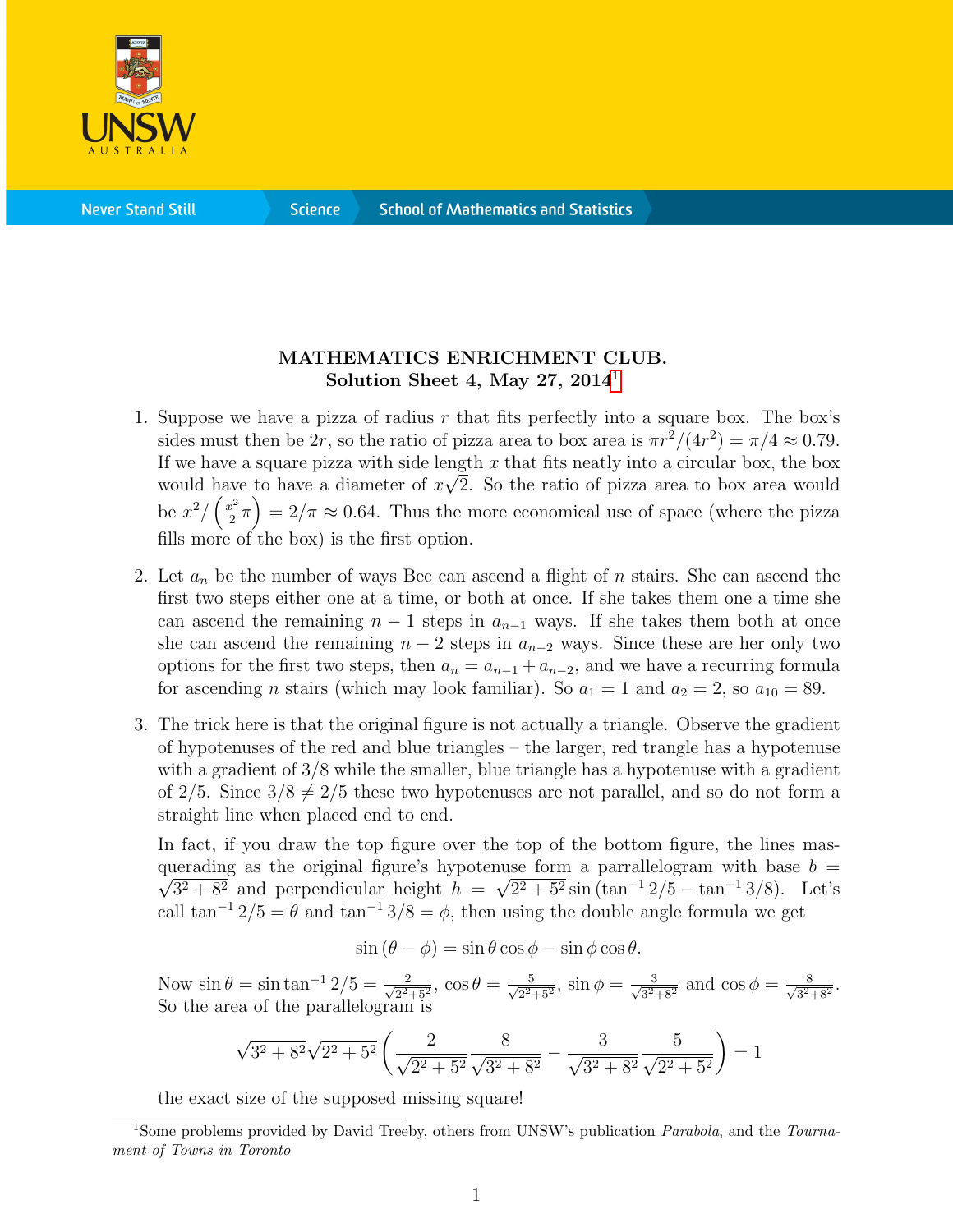4. Let *ABCDEFGH* be a cube of side 2.



Figure 1: A cube

- (a) It can be difficult to visualise what shape  $AMHN$  form, or indeed if they even lie on the same plane. However, notice that AM and HN are parallel (in 3 dimensions this means they are parallel lines in parallel planes – so if we move AM down to the plane  $E H G F$  it would lie parallel to  $H N$ ). Similarly so are MH and AN, so we do indeed have a planar parallelogram (two pairs of parallel sides). In fact, each side is the same length so we have a rhombus. The area of a rhombus is half the product of the diagonals, which are  $AH = \sqrt{2^2 + (\sqrt{2^2 + 2^2})^2} = 2\sqrt{3}$ and  $NM =$ √  $\frac{\text{base of the diagonal}}{2^2 + 2^2} = 2\sqrt{2}$ . So the area is  $4\sqrt{6}$ .
- (b) Let's just look at the top of the cube, in particular triangle  $ABC$ . The lines  $AM$ and CP are medians of ABC and so divide the third median into the ratio 1 : 2 (a proof we might have done before). The line BX extended would actually bisect proof we might have done before). The line  $BX$  extended would actually bisect <br>AC at X' (perhaps another proof to do?). The line  $XX'$  then has length  $\sqrt{2}/3$  – AC at  $\Lambda$  (pernaps another proof to do?). The line  $\Lambda\Lambda$  then has length  $2\sqrt{2}$  so  $BX' = \sqrt{2}$  and  $XX'$  is one third of  $BX'$ . The bottom of the cube is the same picture but flipped along the diagonal of the The bottom of the cube is the same picture but hipped along the diagonal of the face. So XY forms the hypotenuse to a right angled triangle whose base is  $2\sqrt{2}/3$

and height 2, meaning  $XY = \sqrt{2^2 + 3\frac{2^2}{3^2}}$  $\frac{2^2}{3^2}$ .

5. This question may be worded a bit ambiguously, but here's how we'll interpret it. Ten cards are dealt to the two players and sit, face down on the table. What is the probability that your opponent has a 4 of a kind here? I now look at my hand and see that I have a 4 of a kind, did the probability my opponent has a 4 of kind go up or down?

For those familiar with some probability notation, let's let the B signify the event in which my opponent has a 4 of a kind, and A the event in which I have a four of kind. The question asks, is  $P(B|A) \ge P(B)$ ? Which is read as "is the probability of B given A greater or equal to the probability of B?

The probability of  $B$  is given by

$$
P(B) = \frac{C(13,1)C(4,4)C(48,1)}{C(52,5)}
$$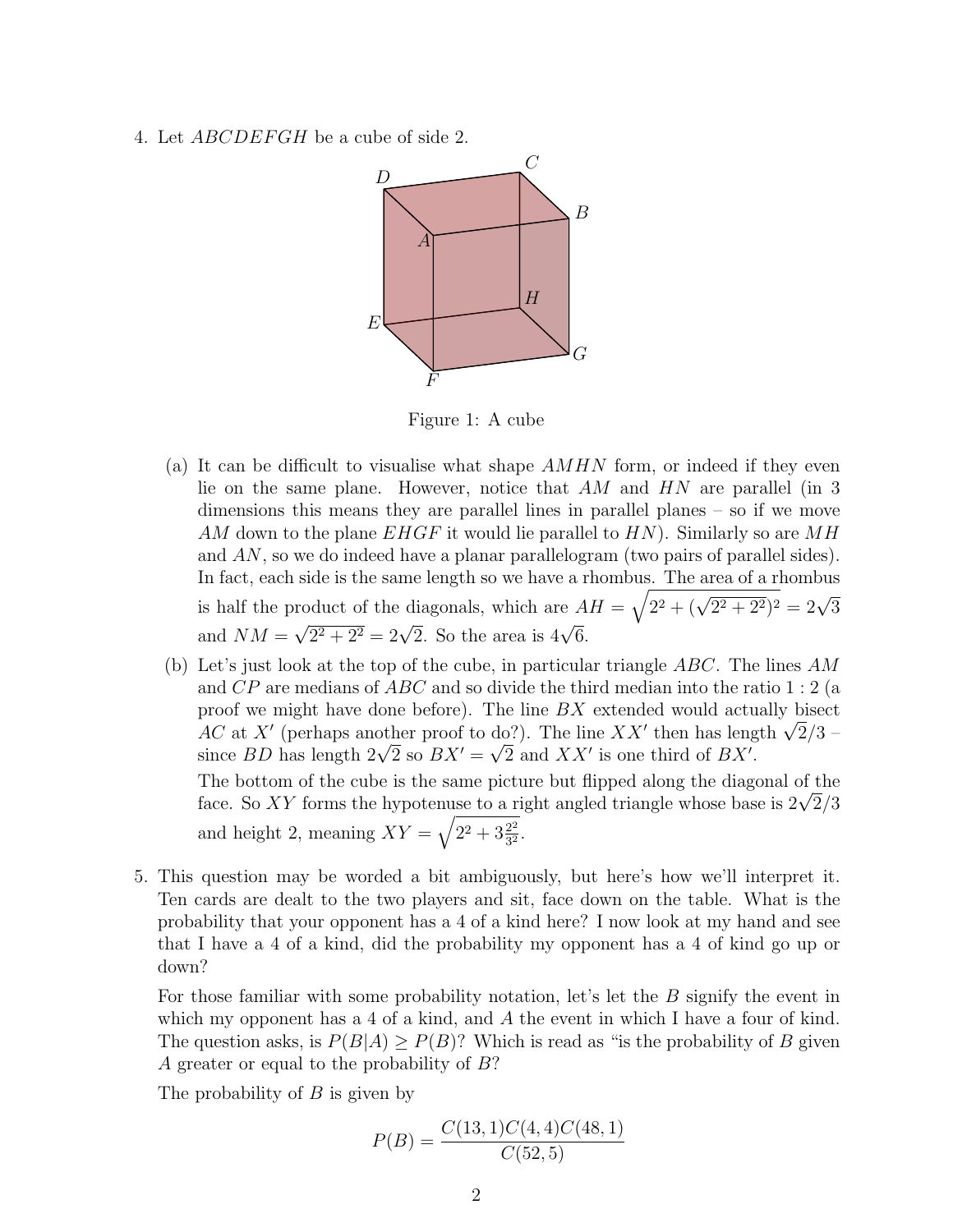where  $C(n, m)$  is the number of ways of choosing m things from n, so here we choose 1 of the thirteen numbers, then choose all 4 of those 4 cards and for our final card choose 1 from the remaining 48. The total number of hands is the number of ways of choosing 5 cards from 52.

We can count  $P(B|A)$  a number of different ways, but I'll use the formula

$$
P(B|A) = \frac{P(B \cap A)}{P(A)}
$$

where  $P(B \cap A)$  means the probability of both B and A occuring. To get both players to have a 4 of a kind, we compute

$$
P(B \cap A) = \frac{C(13,1)C(4,4)C(48,1)C(11,1)C(4,4)C(43,1)}{C(52,5)C(47,5)}
$$

That is, from the 13 numbers choose 1, then choose 4 of those 4 cards, and 1 from the remaining 48 for the first player's hand. Then for the second player, choose 1 of the 11 remaining numbers (remember the fifth card in player 1's hand can't be used to form a 4 of a kind), choose 4 of those 4 cards and then 1 from the remaining 43. The total number of hands is to first choose 5 from 52 for player 1 and then 5 from the remaining 47 for player 2.

The probability,  $P(A)$  is the same as  $P(B)$ . So

$$
P(B|A) = \frac{\frac{C(13,1)C(4,4)C(48,1)C(11,1)C(4,4)C(43,1)}{C(52,5)C(47,5)}}{\frac{C(13,1)C(4,4)C(48,1)}{C(52,5)}}
$$

$$
= \frac{11 \times 43}{C(47,5)} = \frac{1}{3243}, \text{ and}
$$

$$
P(B) = \frac{13 \times 38}{C(52,5)} = \frac{1}{4165}.
$$

So by looking at our hand and seeing we have a 4 of kind it is then more likely that our opponent has a 4 of a kind than it was before we looked.

6. Because I had too many typos in this question I'll leave its solution until next week, in case you want to have another go.